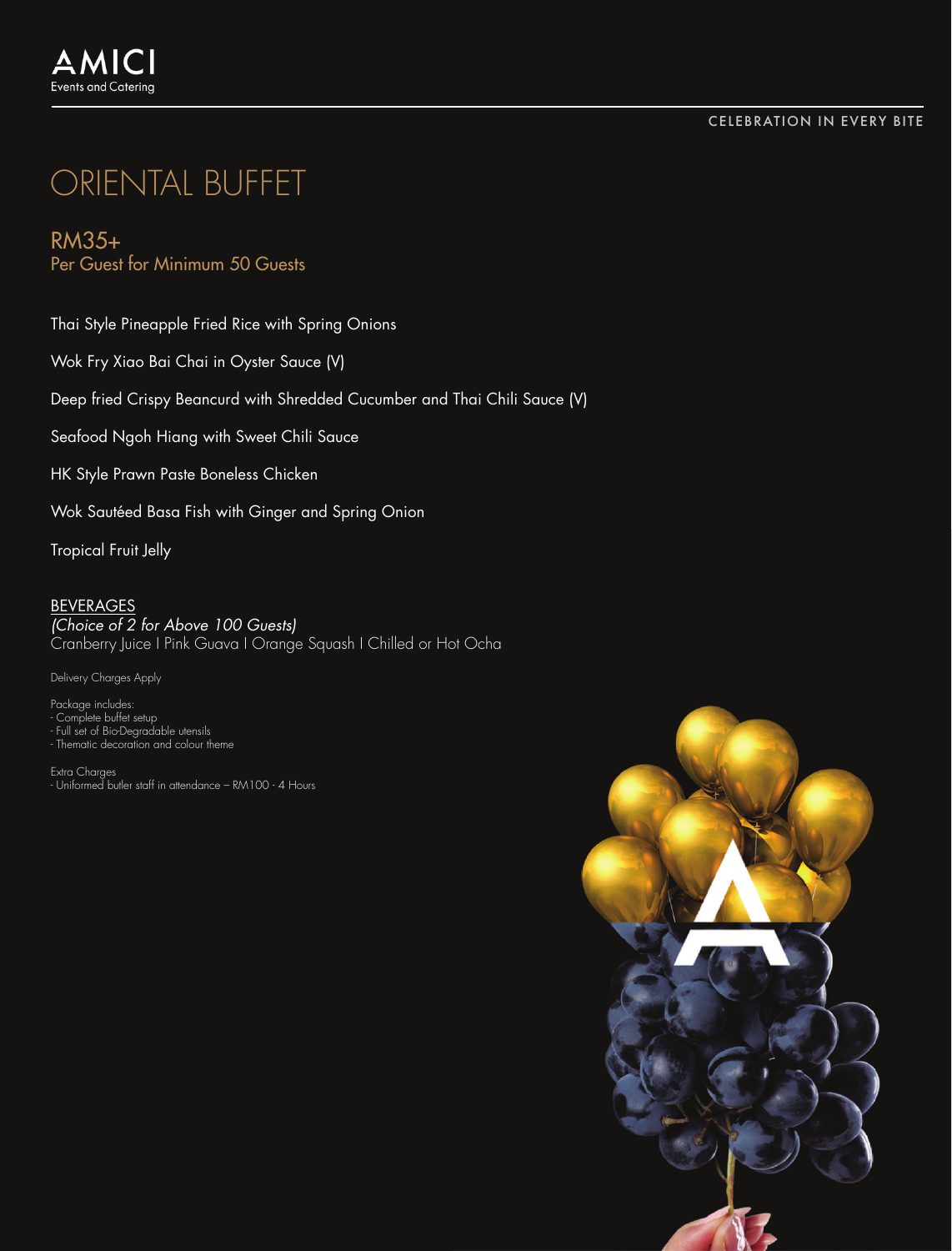### CELEBRATION IN EVERY BITE

# ORIENTAL BUFFET

## RM40+ Per Guest for Minimum 50 Guests

Signature Dried Laksa Thick Bee Hoon with Fish Cake and Tau Pok

Pineapple Seafood Fried Rice with Chicken Floss

Richness and Abundance Broccoli with Braised Mushrooms (V)

Steamed Superior Egg Pudding with Seafood and Fried Shallots

Wok Fry Kung Bao Chicken with Cashew Nuts and Spring Onions

Sweet and Sour Fish Fillets with Bell Peppers

Signature Salted Egg Tiger Prawns with Curry Leaves and Chili

Tropical Fruit Jelly

## BEVERAGES

*(Choice of 2 for Above 100 Guests)*

Cranberry Juice I Pink Guava I Orange Squash I Chilled or Hot Ocha

Delivery Charges Apply

- 
- Package includes: Complete buffet setup Full set of Bio-Degradable utensils Thematic decoration and colour theme

Extra Charges - Uniformed butler staff in attendance – RM100 - 4 Hours